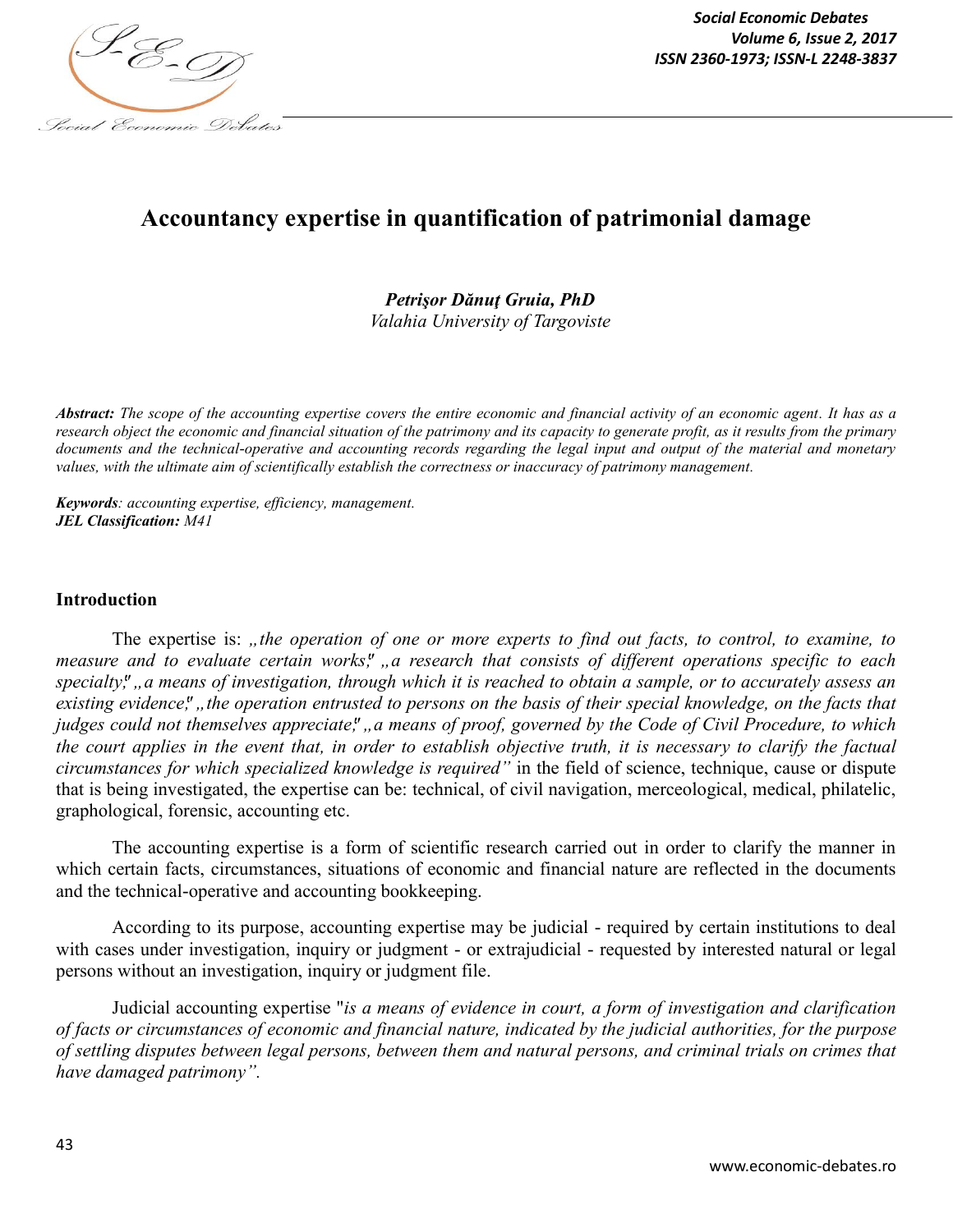

Judicial accounting expertise is a means of proof at which the prosecuting authority or the court appeals, at the request of the parties or ex officio, for the purpose of clarifying certain facts and establishing the material truth. It is entrusted by the respective courts to specialists in order to ascertain and evaluate certain facts, which the judges could not obtain or appreciate themselves, establishing for this purpose the points on which the appointed experts are to decide.

As a specialized activity, the accounting expertise is characterized by the following features:

- *has as object the investigation of facts or situations of economic-financial nature;*
- *includes in its sphere the economic activity of an economic agent for the problems and objectives established by the judiciary;*
- *investigates facts and circumstances on the basis of the information provided by the economic record and its material supports;*
- *interpret the evidence data and formulate opinions on the issues investigated on the basis of the laws and normative acts regulating the respective field of activity;*
- *draws conclusions based on the findings made, which serve as a means of proof for the judicial authority that ordered the expertise;*

According to the judge's internal conviction, based on law and conscience, he is in a position to appreciate the probative force of accounting expertise, corroborated with other evidence and material evidence, and to accept or reject the conclusions formulated, depending on their scientific level and quality.

The accounting expertise has as its main task to contribute to finding the truth and to the fair solution by the judicial authority of the case under investigation or trial. It must provide, in the course of its investigations, a sufficiently strong and unambiguous proof for the accountability of persons guilty of violating legality, disregarding financial discipline and harming the patrimony.

For this purpose, the accounting expertise examines the causes which determined the deviations from the legal norms of economic and financial character, decipher the economic and financial relations between the parties at issue, characterizes the actual status of the respective economic agent in relation to the law and the normative acts that regulates the investigated field, establishing causality links and responsibilities.

From the study of the causes of damages to the patrimony, the expertise can reveal the deficiencies in the organization and management of the record system, the imperfections propagated along the decision-making process, as well as the omissions or errors committed in the performance of the service duties with negative consequences on the patrimony of the expertise economic agent.

#### **The objectives of the judicial accounting expertise.**

The concrete objectives of the judicial accounting expertise are limited, in terms of content and period, to facts and circumstances that have generated litigation. Judicial accounting expertise may have as its objectives, for example, the determination of the extent of material and financial damage to the property, the period of damage, negligence or abuse of service in connection with the establishment and performance of contractual obligations, the establishment of delays in payment of the price, and the correctness of the calculation of the penalties, the determination of the quantities of products delivered between the parties to the dispute, the payment and the remaining payment, etc.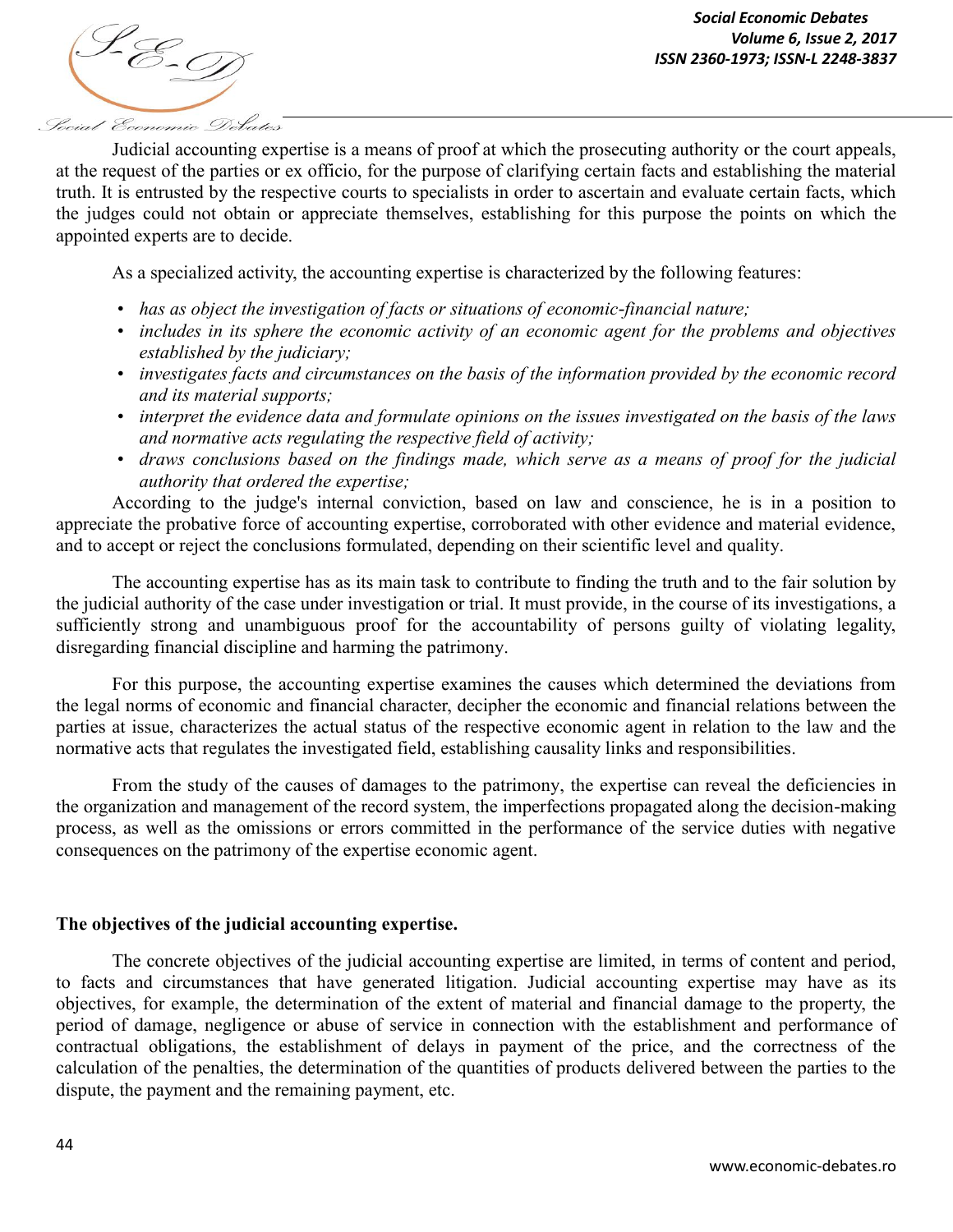

The judicial accounting expertise comprises the economic and financial aspect of the facts and circumstances, the judicial side being exclusively the competence of the judicial authorities. For example, in litigation on damages, the accounting expertise provides the judicial authorities with clarification on the existence and proportion of the shortcomings in the patrimony of an economic agent, the nature of the act that caused the loss and the determination of liability. The objectives of establishing the guilt of the persons who have caused the material damage and the facts that generated them exceed the scope of the accounting expertise, these being the objectives of the criminal investigation.

The objectives of the accounting expertise, respectively the questions to be answered by the expert, shall be determined by the criminal investigative authority or by the court at the request of the parties or ex officio. In fact, judicial accounting expertise is a means of proof which is ordered, at the request or ex officio, by the law enforcement authority when, for the purpose of clarifying facts or circumstances of the case, the knowledge of an expert is required. Consequently, accounting expertise is performed only by persons who have the status of expert accountant.

The objectives (questions) to be solved for the accounting expert are established and recorded in writing in the "ordinance" by the criminal prosecution authorities or in the "court order" by the court. The accounting expertise solves only the objectives or problems indicated in the act by which it was ordered and only for the set period. The subject of the accounting expertise may be extended only with the approval of the authority that ordered it.

Objectives must: be formulated with objectivity, clearly and concretely, in strict logical order and within the limits of competence, rights and obligations of the accounting expert; address issues requiring theoretical and practical accounting knowledge; be closely related to the content of the case being judged and arising from the concrete circumstances of the case; exhaust all unclear aspects in that file; include all the circumstances of the case so as to prevent future formulation of new objectives; not require the accountant expert to enter legal frames of the facts investigated.

The appointment of the accounting experts *shall be done by the authority that orders the expertise, as the case, by ordinance (the criminal prosecution authority) or court order (the court).*

The accounting expertise can be performed by the person who is the accountant expert, which is included in the Chart of the Association of Accountant Experts and Authorized Accountants published annually in the Official Gazette. Making an accounting expertise can only be refused for good reasons, such as illness, vacation, special professional tasks, etc. The sound reasons for refusing to carry out the accounting expertise are not confused with incompatibility cases.

*The accounting expert is incompatible to perform the accounting expertise, in a given case, in the following situations:* he initiated the criminal proceedings, issued an arrest warrant, ordered the arraignment, made substantive conclusions as a prosecutor or was judge in the same file; was a witness or a representative (expert recommended by the party), or defender of a party - the witness quality takes precedence; is interested in solving the case in a way, that is likely to make him/her subjective; is part of the organizational system of one of the parties to the proceedings; ruled on matters that are the subject of the file, as a controlling, management, technical or specialized authority, or took part, as executant, in the preparation of primary documents, accounting, technical-operative records, etc.

The interested party has the right to request, in addition to the expert appointed on the recommendation of the local service, to participate in the carrying out of the expertise, at its expense, also an accountant expert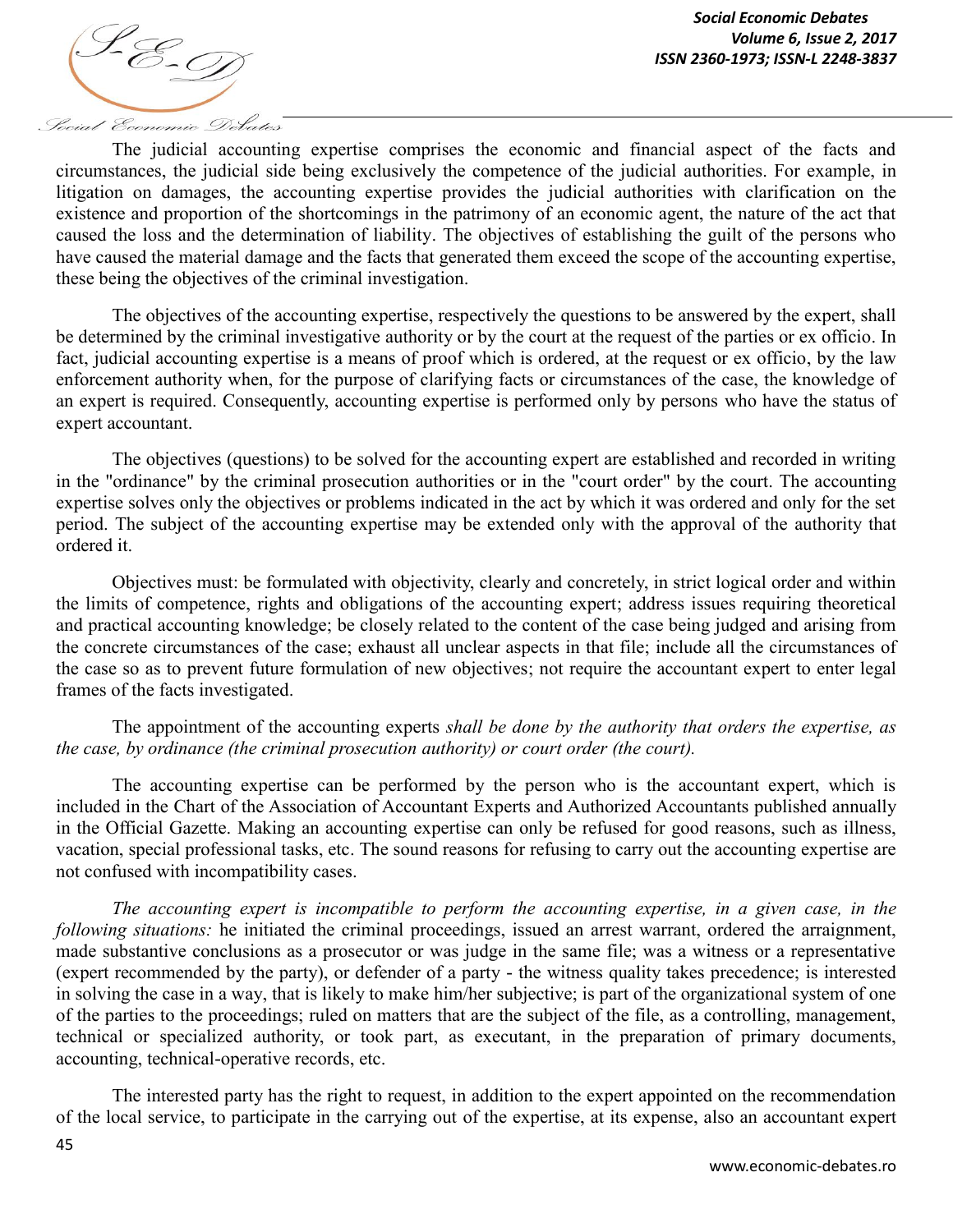

recommended by her, which is included in the Chart of the Association of Accountant Experts and Authorized Accountants. The expert recommended by the party has equal rights with the experts appointed by the criminal investigation authority (prosecutor or police) or by the court, based on the recommendation of the local services, being obliged to participate effectively in the accomplishment of the accounting expertise.

*The accounting expert appointed to perform the accounting expertise is entitled to:* examine the case file and other necessary documents; to participate in establishing the objectives of the expertise and to request the authority that ordered the expertise, the reformulation or the completion of the objectives; to receive, with the approval of the authority that ordered the expertise, clarifications and explanations from the parties; to request that control be carried out if it finds that the expertise cannot be carried out without prior checking; to be paid for the work done.

*The accounting expert has the following prohibitions:* entrust to another person the performance of the expertise for which he was appointed; to disclose the data that he or she has been aware of when performing the task he/she received; to raise and keep at his/her home the case file or the materials therein; to get from the parties any documents they may submit to the case file or attach them to the expert report; to carry out the financial control of managing, inventorying or updating accounting records; to make written explanations from parties or third parties and ask them for the expertise; to release the parties concerned or third parties copies after the expertise report.

In Romania of the transition period towards the market economy, economic and financial criminality, in all its forms, has registered alarming proportions, in all areas of activity, against the backdrop of the economic and social imbalances with multiple causality and the tense processes, caused by these changes.

Phenomena of aggression of national wealth, illegal transfers of capital, large-scale thefts, fraudulent bankruptcies, smuggling and tax evasion, abuses and special deceptions, falsification of documents of any kind, massive removal currency in the country etc. have emerged and permanently developed. Most of the complex crimes discovered in the economy were accompanied by acts of corruption, committed both by persons with management functions and those with control, audit or expertise tasks. Under these circumstances, it is understandable that the European Commission is worried that enlargement to the East could infected the Union with the microbe of corruption.

In order to provide favorable premises for preventing and combating economic and financial criminality and developing a healthy business environment, professional accountants have a duty to manifest themselves with increasing responsibility for the satisfaction of professional, ethical and deontological requirements, as well as for the expression of respect and attachment to the service of public interest, defined as "*the collective welfare of the community and institutions, served by professionals in accounting*"*.* In civilized communities, professional accountants play an important role in society, which is why their responsibility cannot be reduced to meeting the individual needs of a customer or the state, but it must be reported primarily to the public interest.

The audience to the products and services of the accounting profession are managers, investors, banks, employers, business communities, the international community, and law enforcement institutions that give great confidence to professionals in the field, relying on their decisions on objectivity, integrity, independence and professional competence, qualities that ensure equidistance between the requirements of non-convergent interests.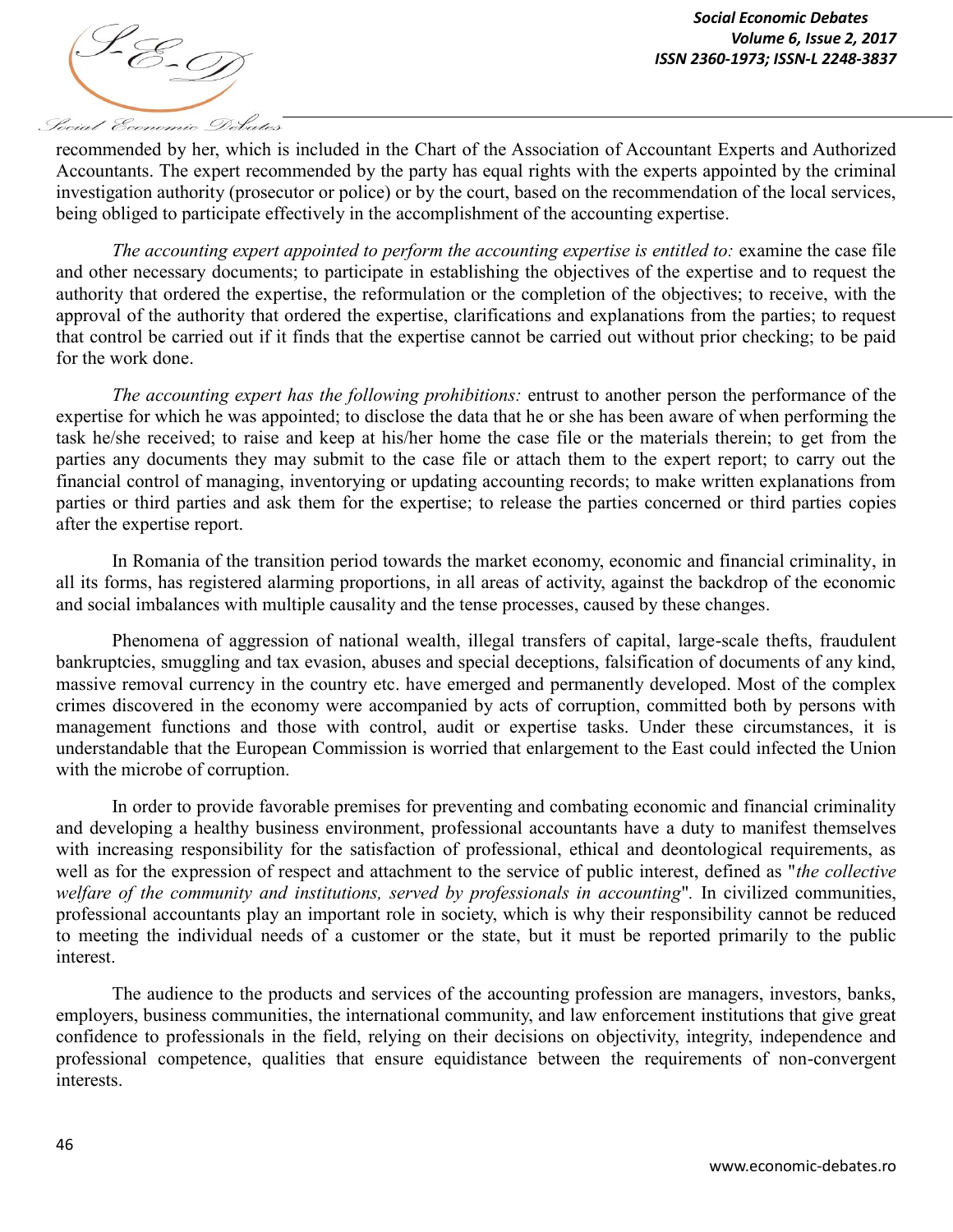

The lack of firmness of the professional accountant, the perversion between personal financial interest and the objective public interest, lack of strength of character to keep untouched personal dignity are causes where weaknesses can seriously affect the quality of the professional act, sometimes until it becomes subject to criminal law.

The goals of the accounting profession are represented by the activities carried out at the highest standards of professionalism in order to meet the requirements of the public interest at the highest level of performance. To meet this goal, four essential requirements must be fulfilled: the credibility of information to make the best decisions, the professionalism, the quality of the services provided, and the trust of the users in the services provided by the professionals.

Deontological behavioral force accounting experts, professionals in the field, to act and behave in a manner compatible with the good reputation of their profession, the Association of Accountant Experts and Authorized Accountants in Romania being the guarantor for the public of the quality and reliability of its members' works.

*Thorough professional training,* competence, independence, material dissimulation, morality, probity and dignity are essential intrinsic qualities of an accounting expert. Resistance to pressures of any kind, which can irreparably affect independence, integrity and objectivity, is also essential.

*Independence* as an essential condition for the effective pursuit of the profession determines that the liberal accounting profession is incompatible with the status of an employee or a civil servant, with the entrepreneurial or marketing nature, so that the person who is engaged in liberal accounting services must be strictly limited to them. Only in the case of full independence, any professional accountant may be and express him or herself freely of any interest which might undermine his or her integrity or objectivity. In this context, integrity must be interpreted as an obligation of the professional accountant to be right, honest and sincere in the performance of his work and missions, and objectivity corresponds to the detachment of all that is subjective, of an impartial, devoid of prejudices and preconceived ideas behavior.

The accountant should maintain an independent mind in thinking, action and behavior that allows him to perform the mission with integrity and objectivity, but at the same time he must be outside any real relationship that could be interpreted as incompatible with the requirements of integrity, objectivity, independence and professional judgment. *The most common threats to independence and objectivity are self-interest, self-control by giving up expressed opinions, giving up your own beliefs, familiarity with the client and intimidation, through real and perceived pressures and threats, from managers, directors or employees of the client company.*

*Compliance with the principle of professional secrecy,* protecting the client for the activities he performs, requires the accountant expert not to use or to appear to use that information for his own benefit or for the benefit of a third party. He is obliged to communicate information about the activity of his client only under the conditions stipulated by the law, such as the commission of some crimes by him, in real activity carried.

In Romania, C.E.C.C.A.R., pays great attention to the application of the national ethical code of professional accountants, which is the taking over and application in the Romanian accounting profession of the ethical code of the International Federation of Accountants (IFAC).

Only by respecting the principles of ethics and deontology, the professionals in the field ensure the strength, reputation and the necessary capacity; through the services they provide, to develop the business environment and the Romanian society in the sense of progress.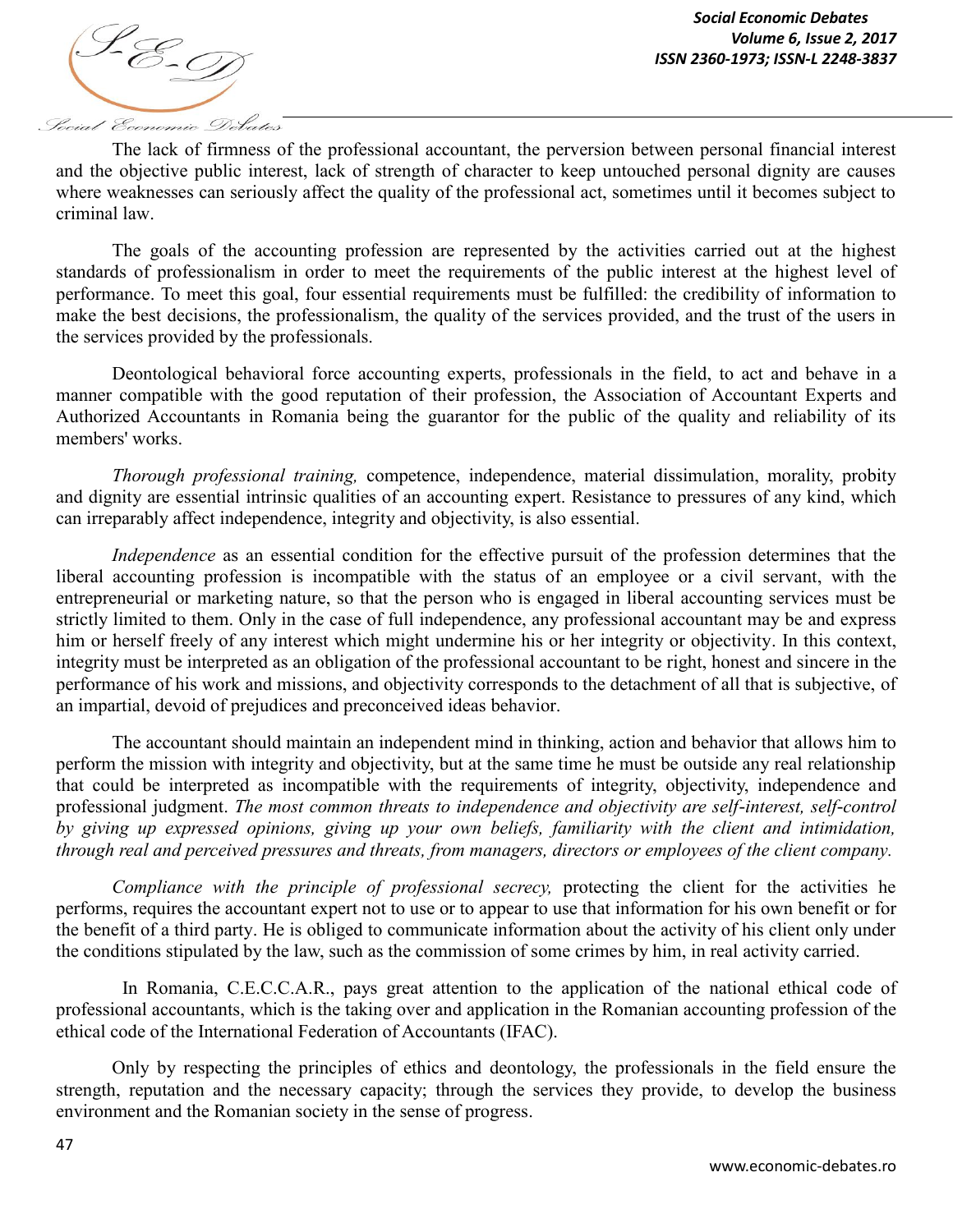

The criminal investigative authority or the court, in order to dispose of an accounting expertise, sets a deadline for the parties to be called, as well as the appointed and recommended experts, as the case may be.

At the fixed deadline, the parties and the expert are informed about the subject of the expertise and the questions to be answered by the expert. At the same time, the parties and the expert are advised that they have the right to comment on the questions asked, that they may request their amendment and completion. After examining the objections and requests made by the parties and the experts, the experts shall take into consideration the term of the expertise, indicating if the parties can participate in the performance. On all activities carried out on this occasion, the criminal investigative authority filed a report, which is signed by all persons participating in the activity.

The criminal investigative authority orders to make the accounting expertise on the basis of an ordinance, and the court on the basis of the court order, documents that are handed over to each expert, in a copy.

It should be made clear that the accounting expertise is carried out by the accounting expert only after receiving the act of appointment, ordinance or court order from the judicial authority. Procedurally, performing the accounting expertise involves examining the documentary material found in the case file; the examination of documents (documents, records) held by parties or third parties (on the spot expertise); analyzing the explanations of the parties, including witnesses, reviewing past control and expertise documents in the same case; studying the findings of technical expertise, etc.

*The examination of the documentary material* in the case file in which the accounting expertise was ordered shall be made at the headquarters of the beneficiary authority of the expertise. In the course of the criminal investigation, the investigation of the case is made with the approval of the prosecution authority. The expert may ask the criminal investigative authority or the court for clarification of certain facts or circumstances of the case.

If the material in the case file is insufficient for the carrying out of the accounting expertise, the accounting expert may request, reasonably, the beneficiary authority, to fill it out. Completion of the file is required in situations such as:

- $\checkmark$  possession of acts by the defendant regarding the management in which he was operating;
- $\checkmark$  lack of inventory minutes, in case of lack of management;
- $\checkmark$  In the civil cases the lack of documents subject to expertise etc.

*The analysis of the explanations of the parties and the witnesses* is made on the basis of the data, establishing the concordance or inconsistency between explanations and data. When conducting expertise, the parties are obliged to give any explanations to the accountant expert in connection with the subject of expertise. The parties (the accused and the injured party) may give the expert accountant the necessary explanations only with the consent and under the conditions established by the criminal investigative authority or the court.

Written explanations given by the parties before or during the performance of the expertise may be the subject of the expert's analysis only after they have been brought by the parties to the attention of the authority that ordered the expertise and decided to accept and attach them to the case file.

*The contact of the expert with the parties* is aimed at avoiding their subsequent objections, as well as directing the work of expertise to the complete elucidation of the truth in the case investigated.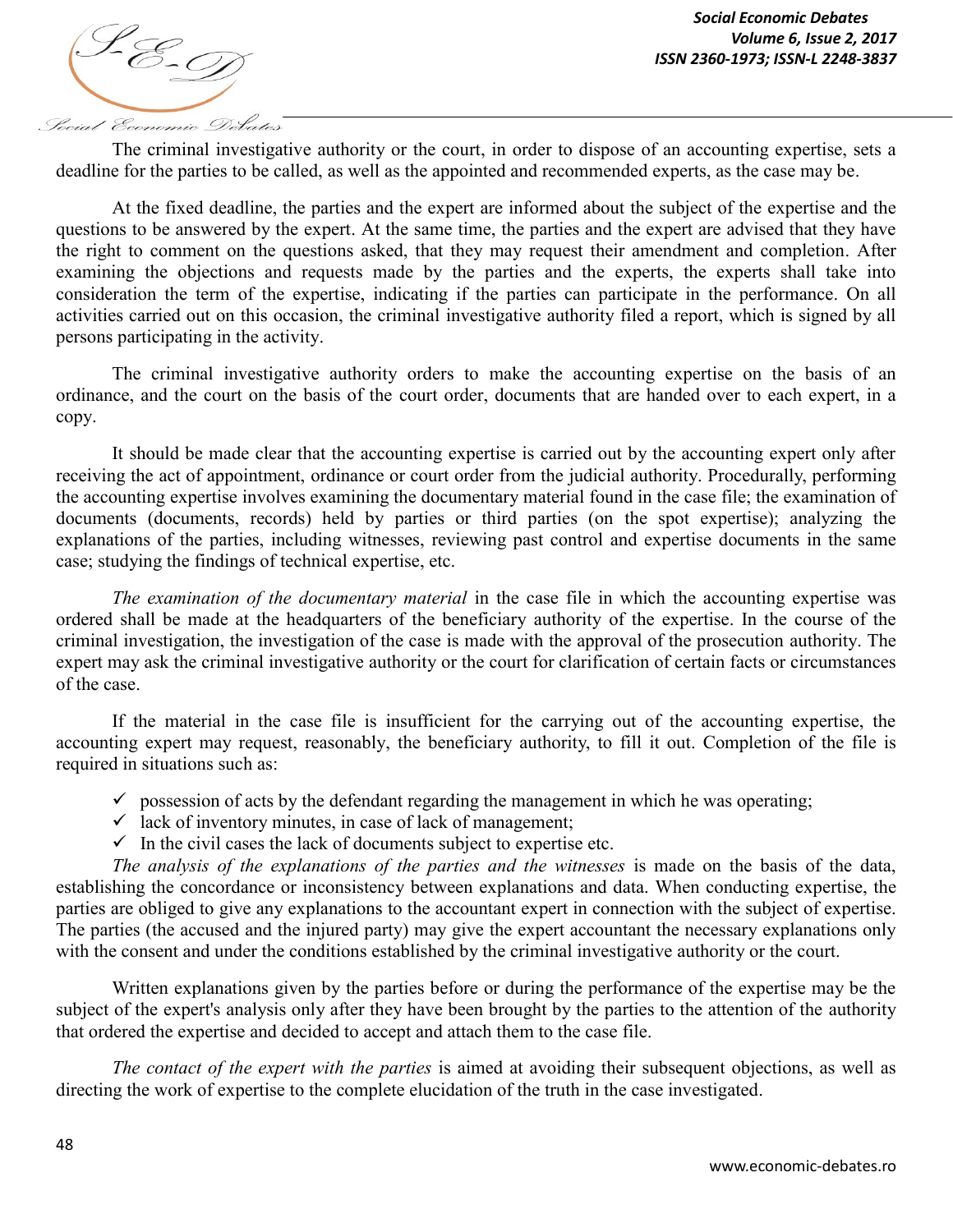

*The analysis of past control and expertise documents in the same case* is an important condition for ensuring the quality of the accounting expertis*e*. The accounting expert analyzes the content of the control documents and any previous expertise in the same case in order to ascertain whether the legal norms in force were correctly complied with and whether the management periods and responsibilities of the persons involved were correctly delimited. The accounting expert presents the comparative data on each issue, showing the situation established by the control and possible previous expertise and the one established by the current accounting expertise.

*Consultation of control authorities and experts who have carried out prior work in the case being investigated* is a necessity to elucidate all aspects of complex accounting expertise. In this way, the accounting expert completely clarifies the different points of view and resolves the differences of opinion of the different authorities that have previously pronounced in the case. This consultation contributes to the quality of the expertise, but it is optional for the expert accountant's conclusions. Consultation of the control authority by the accounting expert is mandatory only if the expertise substantially reduces the damage established by control in order to avoid further observations or possible errors and to conclude firmly in the accounting expertise.

The accounting expert may be unable to make accounting expertise due to situations such as:

- $\checkmark$  the need for prior background management control, updating of records and other such tasks;
- $\checkmark$  the need to perform technical or graphical expertise beforehand; wrong formulation of the accounting expertise objectives; the insufficiency of the documents made available to the accounting expert;
- $\checkmark$  the need to know explanations given by witnesses; the excessive amount of documents under investigation.

In order to determine the impossibility of carrying out the expertise, the accounting expert has the obligation to analyze the material from the case file with responsibility, so that only in cases absolutely necessary to resort to such a measure leading to the extension of the term for solving the case. *The term for performing and submitting the expert's work* shall be fixed in writing, by ordinance, or by court order, by the authority that ordered the expertise.

#### **Conclusion**

In the correct interpretation of some phenomena or financial-accounting disputes, which are the subject of criminal cases - criminal or civil - it is necessary to administer the evidence with the accounting expertise. In order to respond to this purpose, the accounting expertise must present a high quality level, effectively contribute to the resolution of the respective case, in order to ensure its high quality level, the accounting expertise report is not considered satisfactory ex officio but is subject to a critical opinion.

In the non-hierarchical evidence system, accounting expertise is not accepted as superior to other evidence, the scientific character and the accounting expertise report to the resolution of the case result from a thorough analysis of all the material in the file. As such, accounting expertise has no absolute probative force, its share being equal to any means of proof.

The beneficiary authority may dispose ex officio the completion of the accounting expertise report, to establish the truth, over the will of the parties, in order to highlight all the essential circumstances of the case. This addition ex officio contributes to preventing any error in knowing, proving and characterizing the